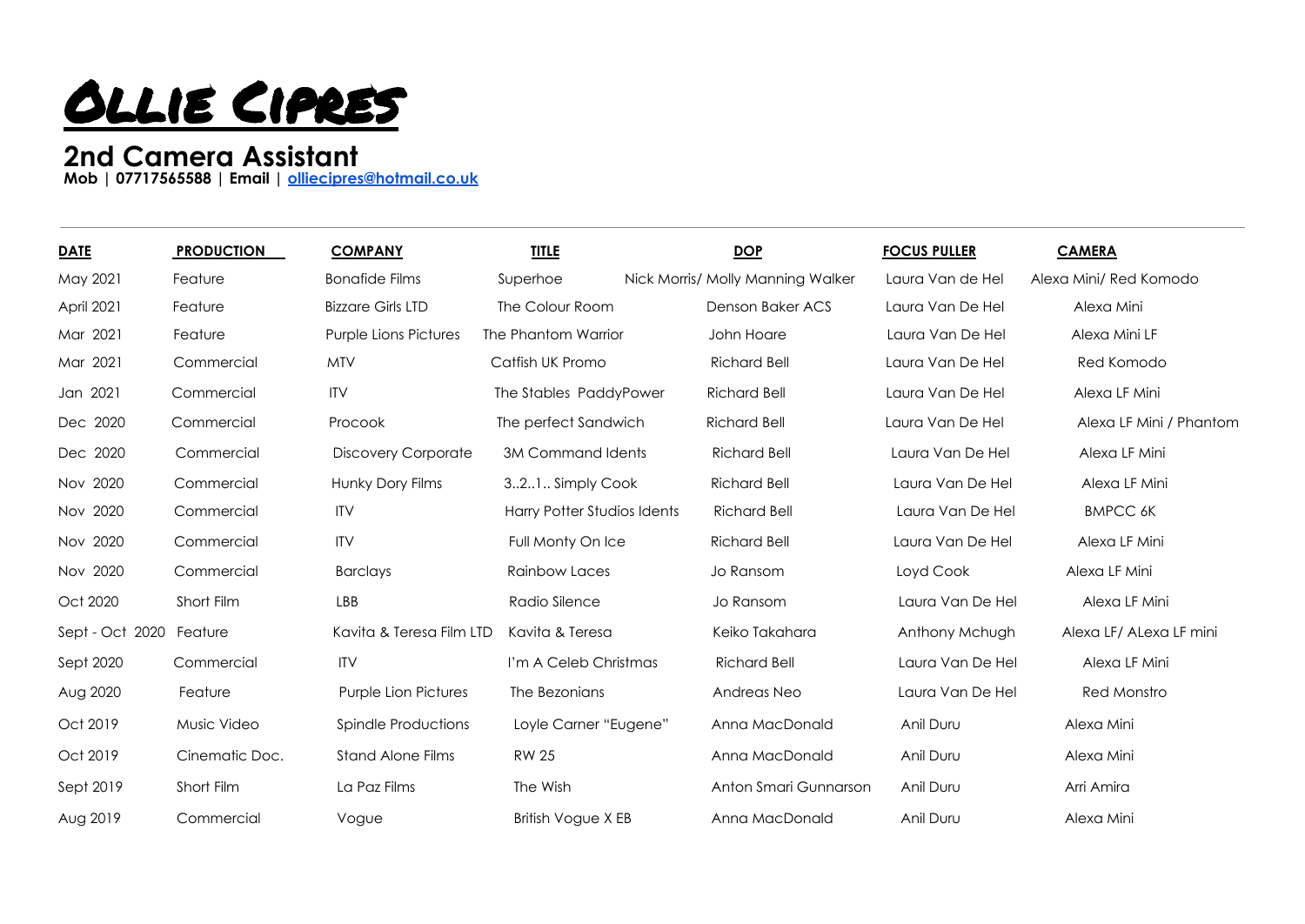| Aug 2019                    | Short Film           | Quest Films                 | The Conversation          | Anna MacDonald          | Anil Duru            | Alexa Mini                |  |  |
|-----------------------------|----------------------|-----------------------------|---------------------------|-------------------------|----------------------|---------------------------|--|--|
| Aug 2019                    | Short Film           | Try Hard Films              | Good Thanks, You?         | Anna MacDonald          | Anil Duru            | Alexa Amira               |  |  |
| June 2019                   | Short Film           | <b>BFI Flare</b>            | Something in the Closet   | Anna MacDonald          | Anil Duru            | Alexa Mini                |  |  |
| May 2019                    | Music Video          | My Accomplice               | Palace "Running Wild"     | Aaron Reid              | Rushil Choudhary     | Alexa Mini                |  |  |
| Sept 2017                   | Feature              | Tell Me a Storey            | House Red                 | Douglas Milsome BSC     | Luke Oliver          | Arri Alexa Classic & Plus |  |  |
| Sept 2017                   | Short Film (Student) | History in the Making       | Pawns                     | Charlie Kelloway        | <b>Tom Head</b>      | Arri Alexa Mini           |  |  |
| Sept 2018                   | Short Film           | Shot of Tea Productions     | <b>Bite Me</b>            | <b>Derk Russell</b>     | Derk Russell         | Arri Alexa Mini           |  |  |
| Sept 2018                   | Short Film           | Nation Film & Television    | <b>Sketch Show</b>        | <b>Brendan Freedman</b> | <b>Cameron Grant</b> | Arri Alexa Mini           |  |  |
|                             |                      |                             |                           |                         |                      |                           |  |  |
| <b>1st Camera Assistant</b> |                      |                             |                           |                         |                      |                           |  |  |
| Oct 2020                    | Music Video          | <b>Visionnaire Pictures</b> | Sarkodie - Hasta La Vista | 84 Films                |                      | Alexa LF Mini             |  |  |
| Sept 2020                   | Music Video          | <b>Untold Pictures</b>      | Women In Jazz X Celeste   | Natasha Duursma         |                      | Alexa LF Mini             |  |  |
| Sept 2020                   | Music Video          | Sony Pictures               | SL - Felt Tips            | 84 Films                |                      | Alexa LF Mini             |  |  |
| Sept 2020                   | Short Film           | Reavey Co                   | <b>Reavey Brothers</b>    | Natasha Duursma         |                      | Alexa Mini                |  |  |
| Sept 2020                   | Music Video          | <b>Visionnaire Pictures</b> | Nicko B - Quick Drive     | <b>Tom Walder</b>       |                      | Alexa LF Mini             |  |  |
| August 2019                 | <b>Music Series</b>  | Mixtape Madness             | Mad About Bars            | Matthew Perren          |                      | Red Gemini                |  |  |
| <b>July 2019</b>            | Feature              | Rashomon Films              | Strangers                 | 84 Films                |                      | <b>Red Gemini</b>         |  |  |
| June 2019                   | Feature              | <b>Precious Pictures</b>    | SafeGuard                 | 84 Films                |                      | Red Gemini                |  |  |
| June 2019                   | Music Video          | <b>Sony Pictures</b>        | Mhuncho - Bando Ballads   | <b>Tom Walder</b>       |                      | Red Gemini                |  |  |
| August 2019                 | Music Video          | PengillyB                   | Kida Kudz - Money brain   | 84 Films                |                      | <b>Red Scarlet W</b>      |  |  |
| May 2019                    | Music Video          | <b>Rich Power</b>           | Do Dat - Jordy            | 84 films                |                      | Red Gemini                |  |  |

May 2019 Commercial Black Dog Films Converse "We Start it" India Sleem Sony A7s ii

April 2019 Short Film Full Life 7 Films Trust me Baby Doll Daniel Brohwan Nature 2019 Short Film Alexa Mini

March 2019 Documentary Rashomon Films Intelligent Faith Tom Walder Tom Commence of the Red Scarlet W

June 2019 Feature (Pick ups) Rashomon Films Strangers Strangers Tom Walder Strangers Red Gemini